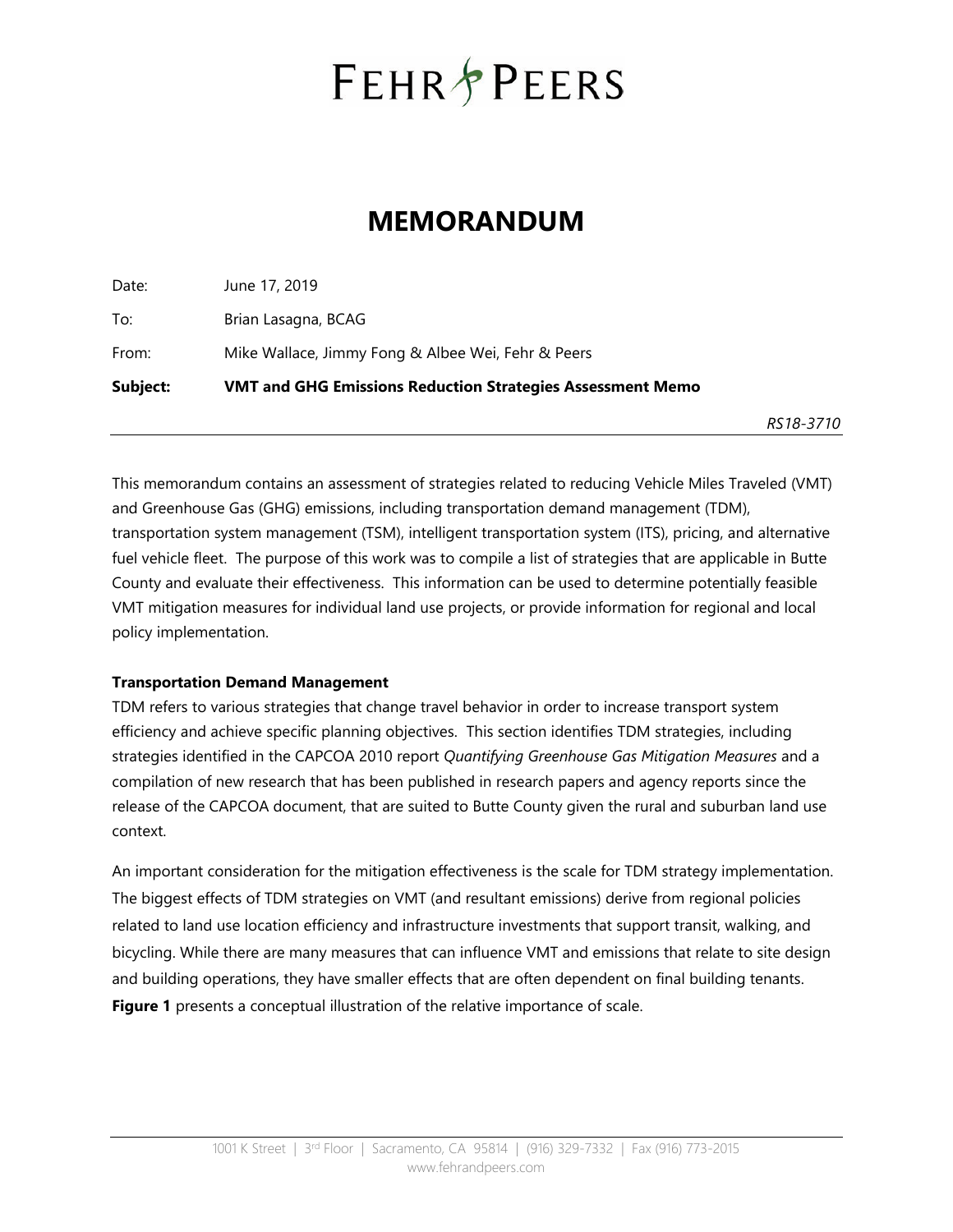

#### **Figure 1: Transportation-Related GHG Reduction Measure Effectiveness**



Of the 50 transportation measures presented in the CAPCOA 2010 report *Quantifying Greenhouse Gas Mitigation Measures*, 41 are applicable at building and site level. The remaining nine are functions of, or depend on, site location and/or actions by local and regional agencies or funders. **Table 1** summarizes the strategies according to the scope of implementation and the agents who would implement them.

| <b>Scope</b>                                  | <b>Agents</b>                  | <b>CAPCOA Strategies</b><br>(see full CAPCOA list below)                                                                                                                                                                                                                                |
|-----------------------------------------------|--------------------------------|-----------------------------------------------------------------------------------------------------------------------------------------------------------------------------------------------------------------------------------------------------------------------------------------|
| <b>Building Operations</b>                    | Employer, Manager              | 26 total from five CAPCOA strategy groups:<br><b>3</b> from 3.2 Site Enhancements group<br>3 from 3.3 Parking Pricing Availability group<br>$\bullet$<br>15 from 3.4 Commute Trip Reduction group<br>2 from 3.5 Transit Access group<br><b>3</b> from 3.7 Vehicle Operations group<br>٠ |
| Site Design                                   | Owner, Architect               | <b>15 total</b> from three strategy groups:<br>6 from 3.1 Land Use group<br>6 from 3.2 Site Enhancements group<br>1 from 3.3 Parking group<br>2 from 3.6 Road Access group                                                                                                              |
| Location Efficiency                           | Developer, Local<br>Agency     | 3 shared with Regional and Local Policies                                                                                                                                                                                                                                               |
| Alignment with Regional and<br>Local Policies | Regional and local<br>agencies | 3 shared with Location Efficiency                                                                                                                                                                                                                                                       |
| Regional Infrastructure and<br>Services       | Regional and local<br>agencies | 6 total                                                                                                                                                                                                                                                                                 |

#### **TABLE 1: SUMMARY OF TRANSPORTATION-RELATED CAPCOA MEASURES**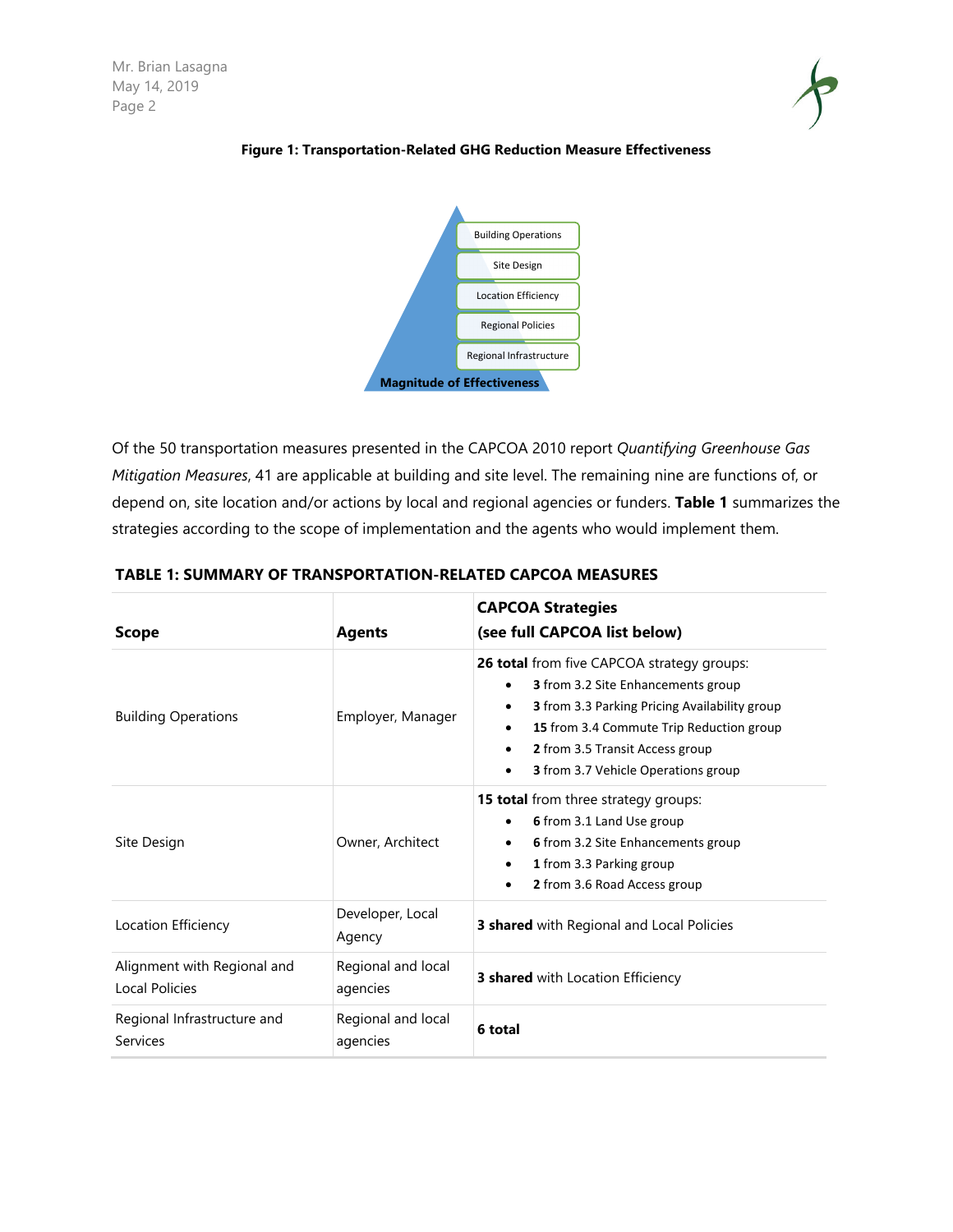Mr. Brian Lasagna May 14, 2019 Page 3



Of the 50 transportation measures presented in the CAPCOA 2010 report, only a few are likely to be effective in a setting such as Butte County. To help winnow the list, we reviewed how land use context could influence each strategy's effectiveness and identified the following below as the most applicable. A complete assessment for the identified strategies is contained in **Table 2** (appended at the end of this memorandum) including updated research information through 2018. Please note that disruptive trends, including but not limited to, transportation network companies (TNCs, such as Uber and Lyft), autonomous vehicles (AVs), internet shopping, and micro-transit may affect the future effectiveness of these strategies.

- 1. Increase density of land uses This strategy focuses on placing land uses in closer proximity to minimize the distance of trips and to make walking and bicycling more viable.
- 2. Increase diversity of land uses This strategy focuses on inclusion of mixed uses within projects or in consideration of the surrounding area to minimize vehicle travel in terms of both the number of vehicle trips and the length of those trips.
- 3. Increase accessibility to transit This strategy facilitates transit use by providing frequent transit service, expanded service area, and support infrastructure such as safe pedestrian and bicycle access near transit stops.
- 4. Orient projects toward non-auto corridor This strategy focuses on placing developments near existing transit, bicycle, or pedestrian corridor to encourage transit and active mode use. Note that this strategy is most effective when applied in combination with strategies that encourage shift to non-auto modes, including neighborhood design, density and diversity of development, transit accessibility, and pedestrian and bicycle network improvements.
- 5. Provide pedestrian network improvements This strategy focuses on creating a pedestrian network within the project and connecting to nearby destinations. Implementation on local or regional level could occur through an impact fee program or benefit/assessment district based on local or regional plans such as active transportation plans.
- 6. Provide traffic calming measures and low-stress bicycle network improvements This strategy combines the CAPCOA research focused on traffic calming with new research on providing a lowstress bicycle network. Traffic calming creates networks with low vehicle speeds and volumes that are more conducive to walking and bicycling. Building a low-stress bicycle network produces a similar outcome. Implementation options are similar to strategy 2 above. One potential change in this strategy over time is that electric/electric-assist bikes and scooters (i.e. e-bikes and escooters) could extend the effective range of travel on the bicycle network, which could enhance the effectiveness of this strategy.
- 7. Provide a regional bike trail system This strategy focuses on dedicating land for a bike trail network that links jurisdictions in Butte County to facilitate long distance travel by bicycles and ebikes. Note that this strategy should be applied in combination with other strategies that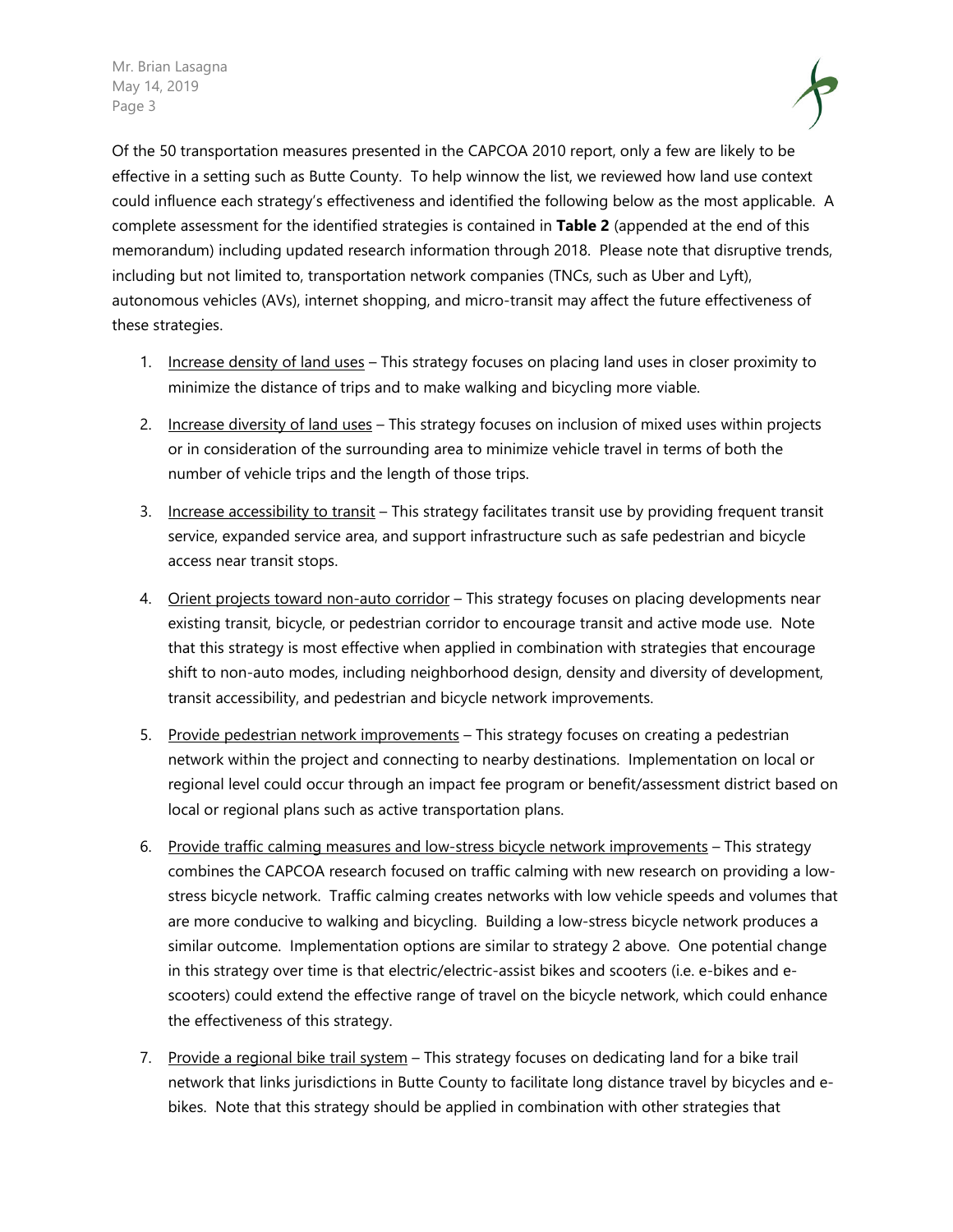

improve bicycle access and connectivity at local- or project-scale. Implementation could occur through an impact fee program or benefit assessment district based on local or regional plans such as active transportation plans. Sources of impact fee may include new development fees, business improvement district fees, or parking revenue. Benefit assessment district is based on the concept of assessing only those properties that directly benefit from the bike trail system. However, defining the boundaries of the benefit district may be difficult since the bikeways will have citywide or regional benefit.

- 8. Increase transit service frequency and speed This strategy focuses on improving transit service convenience and travel time competitiveness with driving. Transit speeds could be improved through higher priority treatment for transit vehicles on the roadway network through dedicated lanes (during peak periods) and intersection treatments (i.e., queue jumps). This strategy may be applied to local and regional commute routes to reduce passenger vehicle travel. In a rural land use context, new forms of demand-responsive service could be provided as subsidized trips by contracting to private TNCs or Taxi companies. Alternatively, a public transit operator could provide the subsidized service but would need to improve on traditional cost effectiveness by relying on TNC ride-hailing technology, using smaller vehicles sized to demand, and flexible driver employment terms where drivers are paid by trip versus by hour. Note that implementation of this strategy would require regional or local agency implementation, substantial changes to current transit practices, and would not likely be applicable for individual development projects.
- 9. Implement car-sharing program This strategy reduces the need to own a vehicle or reduces the number of vehicles owned by a household by making it convenient to access a shared vehicle for those trips where vehicle use is essential. Note that implementation of this strategy would require regional or local agency implementation and coordination and would not likely be applicable for individual development projects.
- 10. Provide ride-sharing programs This strategy focuses on encouraging carpooling and vanpooling by project site/building tenants and has similar limitations as strategy 8 above.
- 11. Encourage telecommuting and alternative work schedules This strategy relies on effective internet access and speeds to individual project sites/buildings to provide the opportunity for telecommuting. The effectiveness of the strategy depends on the ultimate building tenants and this should be a factor in considering the potential VMT reduction.
- 12. Provide park-and-ride lots This strategy facilitates shift to transit and carpooling by installing park-and-ride facilities near transit stops. Note that this strategy is most effective when applied in combination of strategies that improve transit frequency or facilitate ride-sharing.
- 13. Unbundle parking costs from property cost This strategy focuses on reducing vehicle ownership through the pricing signal of parking costs. Vehicle owners or drivers are required to purchase parking spaces at an additional cost from the property cost, while those who do not utilize a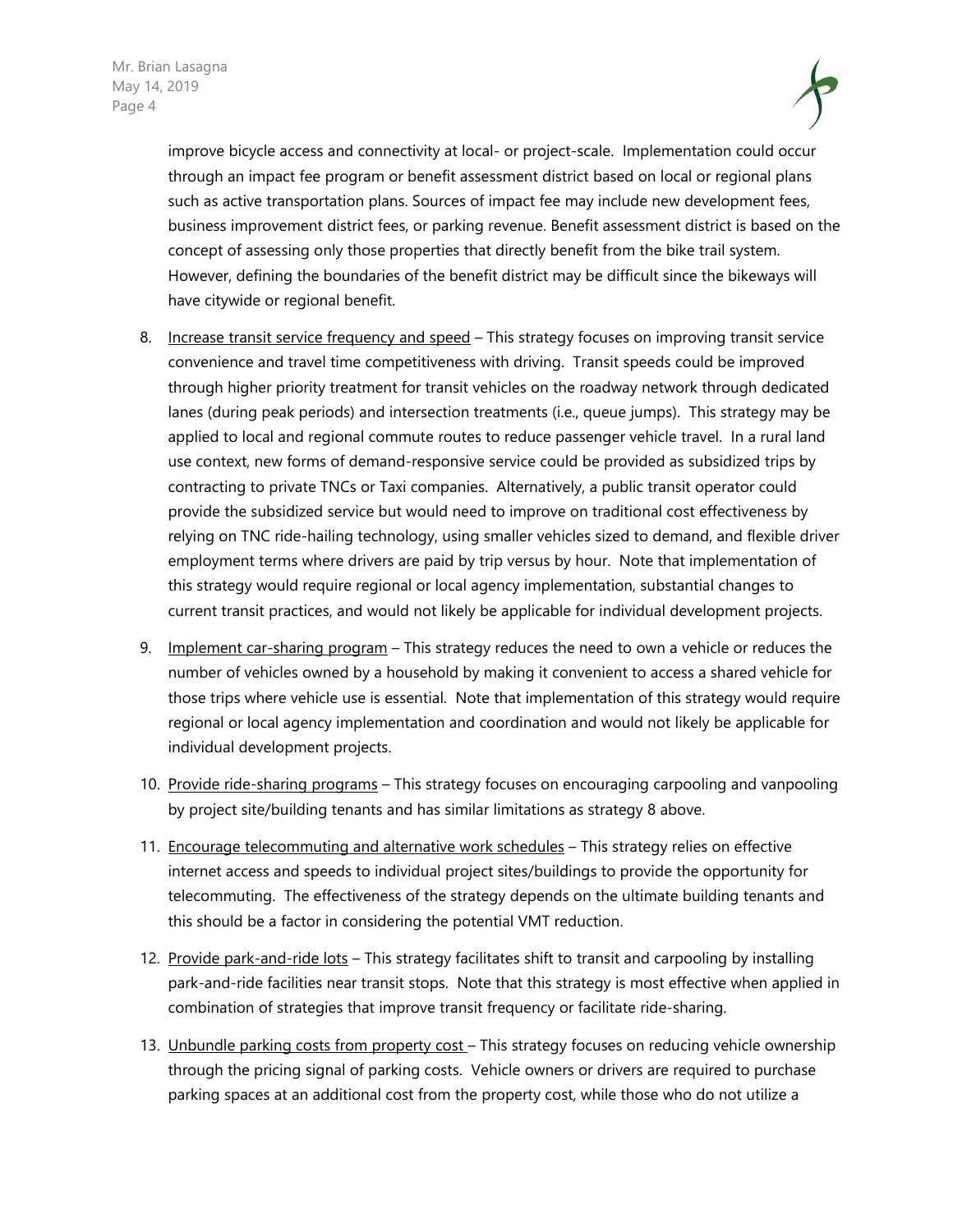

parking space enjoy increased property affordability. This strategy may be applied for residential or office uses. For this strategy to be effective, the cost of parking should be passed through to the vehicle owners or drivers.

- 14. Implement market price public parking This strategy focuses encouraging a shift to non-auto modes through the pricing signal of parking costs. Market rate parking fees can be implemented for on-street parking in central business districts, employment centers, or retail centers. For this strategy to be effective, residential area parking permits should be implemented in nearby areas to prevent spillover parking.
- 15. Require residential area parking permits This strategy facilitates other parking pricing strategies in reducing VMT and vehicle ownership by requiring the purchase of residential parking permits for on-street parking in residential areas. This strategy applies to residential areas adjacent to commercial areas, transit stations, or other locations where parking may be limited and/or priced.
- 16. Implement work place parking fee This strategy facilitates shift to non-auto modes for commute trips through the price signal (i.e. parking fees). Strategies include explicitly charging for parking, implementing above market rate pricing, or parking cash-out for those who do not drive to work. Effectiveness of this strategy depends on availability of alternative modes. Parking revenue may be used to improve non-auto mode infrastructure such as bike paths, sidewalks, trails, and intersection crossings.
- 17. Implement commute trip reduction marketing This strategy focuses on marketing and information sharing that complement strategies related to commute trip reduction to increase their effectiveness.
- 18. Implement bike-sharing program This strategy focuses on providing bicycles that can replace short-distance passenger vehicle trips and facilitate first-mile/last-mile connections for transit trips. Note that this strategy is most effective when applied in combination of strategies that improve bicycle and transit access. Implementation of this strategy would require regional or local agency implementation and coordination and would not likely be applicable for individual development projects.
- 19. Provide bike parking near transit This strategy facilitates shift to transit and bicycling by installing short-term and long-term bicycle parking near transit stops.

#### **Pricing**

Pricing strategies, including road pricing, parking pricing, distance-based fees, fuel tax increase and commuter financial benefits, provide market signals that can increase transport system efficiency and achieve specific planning objectives. In addition to parking pricing strategies identified in the CAPCOA 2010 report, state and local agencies may consider the following pricing strategies that relate directly to VMT and GHG emissions: